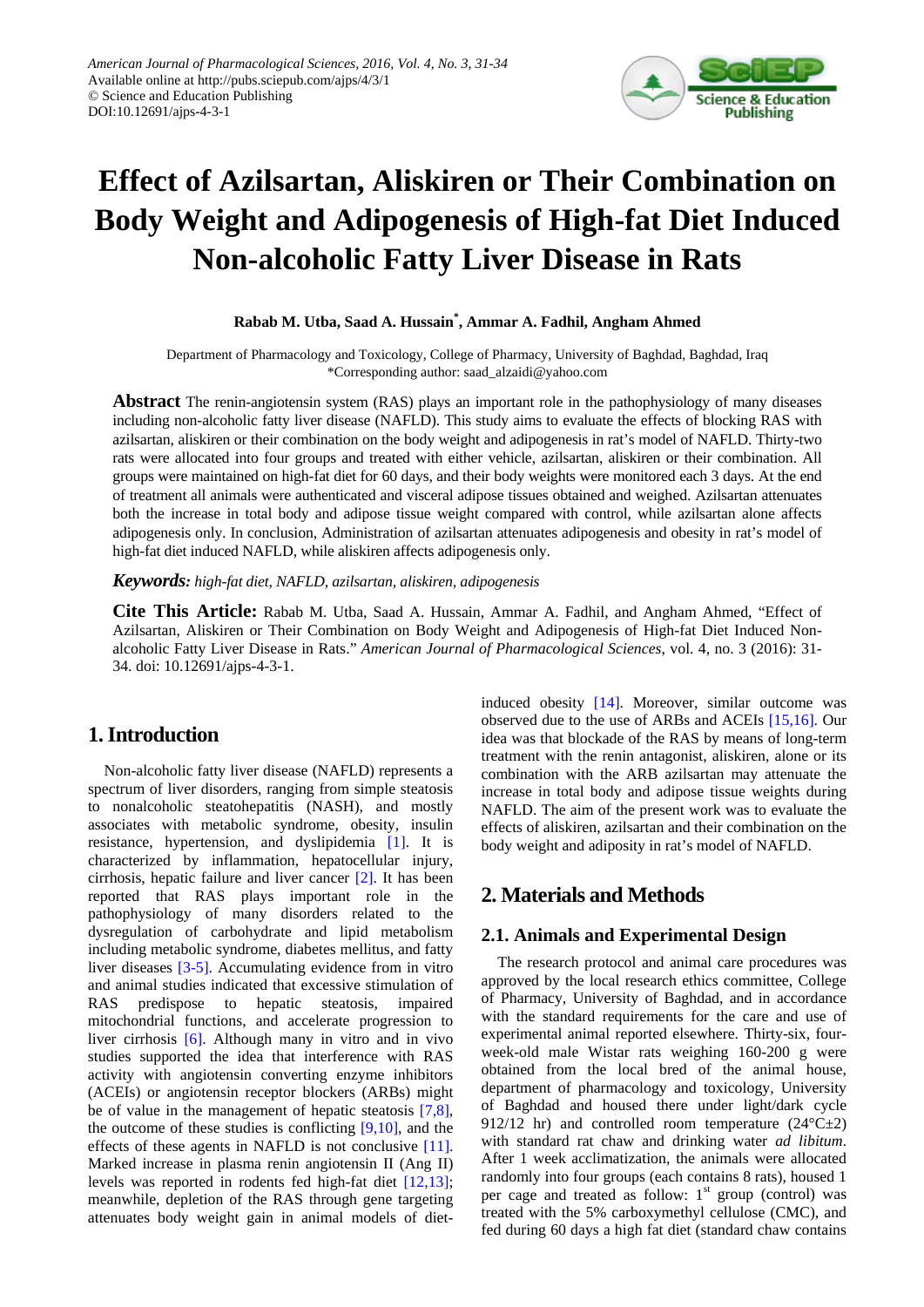30% lard and 5% cholesterol) especially prepared for this purpose. The other three groups were administered either 0.5mg/kg azilsartan (AZ) (Takeda, Japan), 25mg/kg aliskiren (Novartis, Switzerland) or their combination (formulated as suspension in 5% CMC), one week before starting fed with high fat diet formula as mentioned previously for the control group (zero time) for 60 days. Body weights of the animals were measured at zero time and each 3 days during the treatment period. After 60 days, rats were euthanized by intraperitoneal injection of 100mg/kg sodium thiopental (Health Biotech, India). In addition to the liver, kidney and hearts, lumbar, mesenteric, epididymal and periaortic adipose tissues were rapidly dissected and weighed. Weight and volume of adipose tissues were normalized to tibia length, and the organs and adipose tissue/ total body weight were calculated.

#### **2.2. Statistical Analysis**

Using Graph Pad software for statistics, the increase in total body weight, organ and adipose tissue weight, and their ratio to body weight were analyzed by repeated measures ANOVA. One-way ANOVA, followed by Bonferroni's *post hoc* test, was performed when appropriate. Statistical significance was set at *P*<0.05.

## **3. Results**

[Figure 1](#page-1-0) demonstrates the increase in body weights of the rats during treatments. This increase was apparently more pronounced in control group and those treated with aliskiren alone. Treatment with azilsartan alone or its combination with aliskiren seems to decrease the rate of increase in body weight, and the influence of diet effect was excluded since all groups are maintained on high-fat diet that induce NAFLD. In [Figure 2,](#page-1-1) the area under the curve (AUC) that represent the increase in body weight with time was compared for all groups. Treatment with azilsartan or its combination results in significant decrease (*P*<0.05) in AUC compared with control and aliskiren groups, while they are not significantly different when compared with each other. However, treatment with aliskiren did not show significant difference (*P*>0.05) in AUC compared with control group. Evaluation of total body weight in all groups of rats after 60 days indicates that in all treatment approaches total body weights were significantly increased compared with their respective values at zero time (*P*<0.05). Meanwhile, when posttreatment body weights were compared using ANOVA, azilsartan and its combination with aliskiren resulted in significantly lower body weights compared with control and aliskiren alone groups (*P*<0.05). Moreover, aliskiren produces comparable increase in body weight compared with control  $(P>0.05)$ , and azilsartan alone or its combination with aliskiren did not significantly differ in this respect  $(P>0.05)$  [\(Figure 3\)](#page-1-2). [Table 1](#page-2-5) indicates that liver, kidney and heart weights of groups treated with azilsartan, aliskiren and their combination were not significantly different compared with control after 60 days (*P*>0.05), and they did not differ with each other. Meanwhile, adipose tissue weights in treated groups were significantly lower (*P*<0.05) than that reported in control group (45%, 49% and 48%, respectively); however, although aliskiren produces greatest decrease in adipose tissue weight, they were not significantly different when compared with each other (*P*>0.05).

<span id="page-1-0"></span>

**Figure 1**. Effects of azilsartan, aliskiren or their combination on the daily increase of body weight in rat's model of high-fat diet induced NAFLD

<span id="page-1-1"></span>

**Figure 2**. Influence of RAS blockade with azilsartan, aliskiren, or their combination on AUC of body weight changes vs time in rat's model of high-fat diet induced NAFLD;  $n=8$  rats in each group; values with nonidentical letters (a,b) are significantly different (*P*<0.05)

<span id="page-1-2"></span>

**Figure 3**. Comparison of body weights pre- and post-treatment with azilsartan, aliskiren, or their combination in rat's model of high-fat diet induced NAFLD; *n*= 8 rats in each group, \* significantly different compared with pre-treatment within the same group  $(P<0.05)$ ; values with non-identical letters (a,b) are significantly different among different groups post-treatment (*P*<0.05)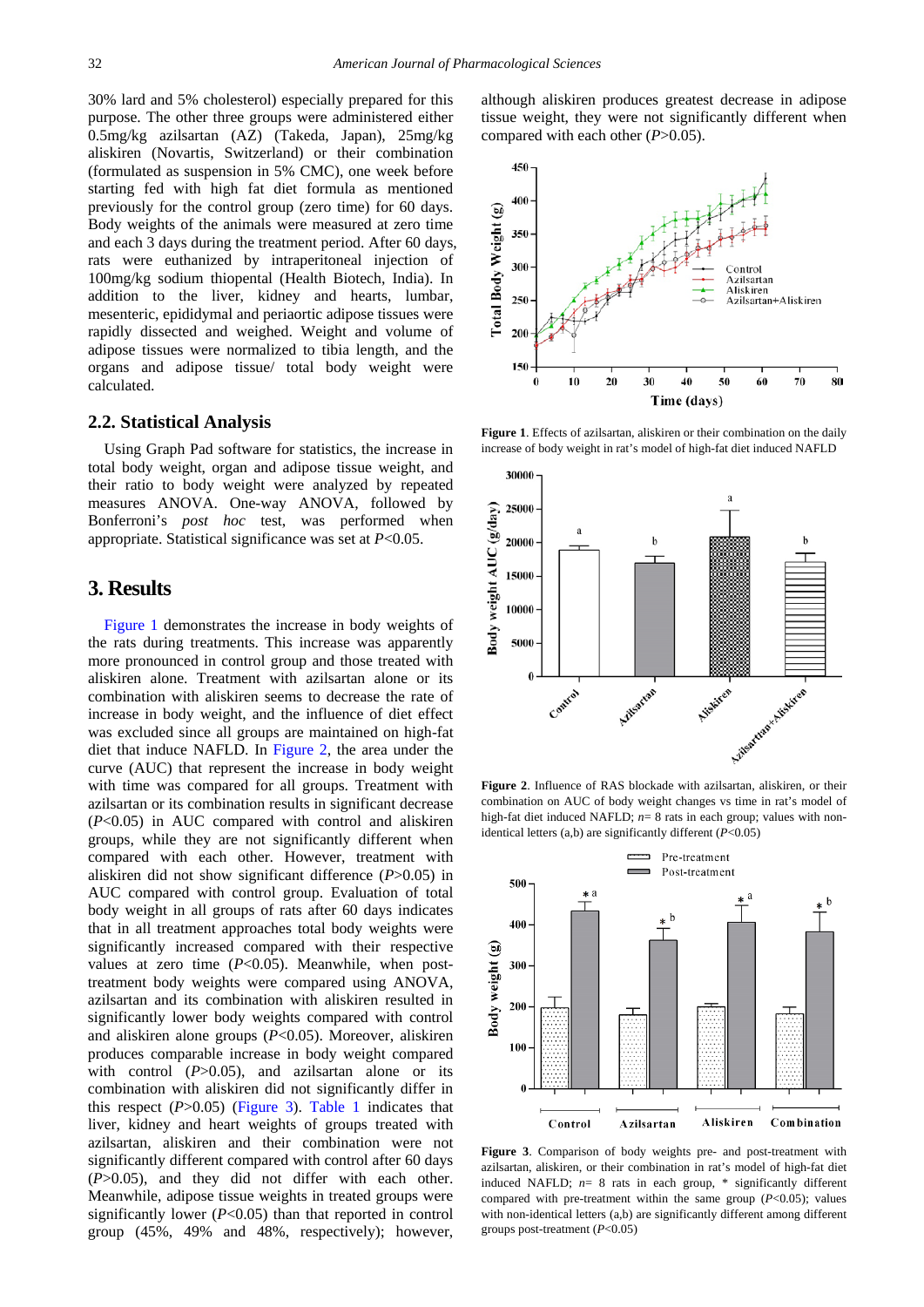<span id="page-2-5"></span>

| Treatment type | Organ weight/Body weight (ratio x $10^{-2}$ ) |                            |                           |                   |
|----------------|-----------------------------------------------|----------------------------|---------------------------|-------------------|
|                | Liver                                         | Kidney                     | Heart                     | Adipose tissue    |
| Control        | $3.9 \pm 0.47$ <sup>a</sup>                   | $0.57 \pm 0.04^a$          | $0.3 \pm 0.03^{\text{a}}$ | $2.58 \pm 0.4^a$  |
| Azilsartan     | $3.5 \pm 0.42^a$                              | $0.63 \pm 0.09^a$          | $0.27 \pm 0.04^a$         | $1.41 \pm 0.43^b$ |
| Aliskiren      | $3.9 \pm 0.46^a$                              | $0.62 \pm 0.08^a$          | $0.32 \pm 0.02^a$         | $1.32 \pm 0.41^b$ |
| Combination    | $3.7 + 0.32$ <sup>a</sup>                     | $0.59 \pm 0.05^{\text{a}}$ | $0.29 + 0.04^a$           | $1.35 \pm 0.46^b$ |

**Table 1. Effects of azilsartan, aliskiren or their combination on the organ weight/total body weight ratio of liver, kidney, heart and adipose tissue of high-fat induced NAFLD rats**

Values are expressed as mean $\pm$ SD;  $n=8$  rats in each group; values with non-identical super scripts (a,b) are significantly different among different groups (*P*<0.05).

# **4. Discussion**

In this project, we are interested in the role of multiple site blockade of the RAS in adipogenesis and body weight gain. For this aim we used the animal model of NAFLD, which represents most of the metabolic changes observed during obesity, dyslipidemia and insulin resistance. It has been previously reported that long-term maintenance of animals on high-fat diet increased body weight and adipose tissue  $[17]$ . The results of the present study seems consistent with the previously reported data. Regarding the effect of azilsartan, a major finding of the present study is that this imidazole-based ARB can interfere with the increase in both body weight and adipogenesis after exposure of rats to high-fat diet, compared with control and aliskiren-treated rats. This metabolic effect of azilsartan might be attribute to many well-known properties of this ARB, including enhanced phosphorylation of several critical distal insulin signaling elements in many insulin-sensitive tissues [\[18-20\].](#page-3-6) Moreover, exaggerated RAS activation in conditions like obesity has been linked to the development of insulin resistance [\[21\].](#page-3-7) The present data in high-fat diet treated rats are in tune with previous studies indicating that specific increases in Ang II exposure are associated with dysregulations in wholebody and muscle glucose homeostasis [\[22\].](#page-3-8) Additionally, the results of the present study using the novel ARB azilsartan are compatible with previous reports showing that interventions which suppress the RAS, whether involving direct renin inhibition [\[23\],](#page-3-9) ACE inhibition [\[24\]](#page-3-10) and ARB treatment [\[25\],](#page-3-11) improve carbohydrate and lipid homeostasis, probably with positive influence on body weight gain and adipogenesis. In the present study, inhibition of renin by aliskiren effectively decreases adipose tissue without influencing the increase in total body weight; this could be attributed to its ability to reduce Ang I and Ang II in visceral tissue and associated with decreased plasma leptin levels [\[26\].](#page-3-12) The influence of using azilsartan and aliskiren on adipose tissue and body weight is consistent with other previously reported data, where the use of AT1R blockers [\[15\]](#page-3-4) and ACEIs [\[16\]](#page-3-13) decreases synthesis of adipose tissue, and this effect was linked with decreased leptin synthesis and release in adipose tissue. This finding supports the vital role of adipose RAS in regulating adipocyte metabolism and endocrine functions. Moreover, azilsartan is found to improve glucose transport in the muscles of Ang IIinduced insulin resistant rats [\[18\],](#page-3-6) which could be linked with improving carbohydrates and lipid metabolism, and the associated adipogenesis. This finding may explain the

influence of azilsartan on both body weight gain and adipogenesis reported in the present study. Similarly, we previously reported that administration of ARBs and ACEIs in non-hypertensive diabetic patients ameliorates insulin resistance and decrease body mass index [\[27\].](#page-3-14) With obesity, the adipose tissue mass was increased through hypertrophy and differentiation processes. Many researchers have evaluated the effects of Ang II on adipocyte differentiation, with conflicting outcomes [\[28,29\].](#page-3-15) Many reports have demonstrated the roles of RAS blockade during experimentally-induced obesity in animal models. Administration of ARBs to type 2 diabetic mice resulted decreases plasma glucose levels and improves insulin sensitivity [\[30\].](#page-3-16) Such activity were associated with increased glucose uptake in adipose tissue, decreased adipocyte size, and elevated expression of peroxisome proliferator–activated receptor (PPARγ) in adipose tissue. Meanwhile, similar effects were reported in rats treated with ARBs and fed a normal diet [\[31\].](#page-3-17) However, the effects of blocking RAS in multiple sites, i.e. the use of renin antagonists and ARBs need further studies to explore influence on both local and systemic RAS, and the association with obesity and adipogenesis. Collectively, the presented data are preliminary evidence for the role of this concept in NAFLD model in rats.

# **5. Conclusion**

Administration of azilsartan attenuates adipogenesis and obesity in rat's model of high-fat diet induced NAFLD, while aliskiren affects adipogenesis only.

### **Acknowledgement**

The presented data was abstracted from MSc thesis submitted by Rabab M. Utba. The authors thank University of Baghdad for supporting the project.

#### **Conflict of Interest**

None declared.

### **References**

- <span id="page-2-0"></span>[1] Marchesini G, Brizi M, Blanchi G, Tomassetti S, Bugianesi E, Lenzi M, et al. Nonalcoholic fatty liver disease: a feature of the metabolic syndrome. Diabetes 2001; 50(8):1844-1850.
- <span id="page-2-1"></span>[2] Neuschwander-Tetri BA, Caldwell SH. Nonalcoholic steatohepatitis: summary of an AASLD Single Topic Conference. Hepatology 2003; 37(5):1202-1219.
- <span id="page-2-2"></span>[3] Wang CH, Li F, Takahashi N. The renin angiotensin system and the metabolic syndrome. Open Hypertens J 2010; 3:1-13.
- [4] Goossens GH. The renin-angiotensin system in the pathophysiology of type 2 diabetes. Obes Facts 2012; 5:611-624.
- [5] Huang Q, Xie Q, Shi C. Xiang X, Lin L, Gong B, Zhao G, Wang H, Jia N. Expression of angiotensin-converting enzyme 2 in CCl4 induced rat liver fibrosis. Int J Mol Med 2009; 23:717-723.
- <span id="page-2-3"></span>[6] Matthew Morris E, Fletcher JA, Thyfault JP, Rector RS. The role of angiotensin II in nonalcoholic steatohepatitis. Mol Cell Endocrinol 2013; 378:29-40.
- <span id="page-2-4"></span>[7] Jonsson JR, Clouston AD, Ando Y, Kelemen LI, Horn MJ, Adamson MD, Purdie DM, Powell EE. Angiotensin converting enzyme inhibition attenuates the progression of rat hepatic fibrosis. Gastroenterology 2001; 121:148-155.